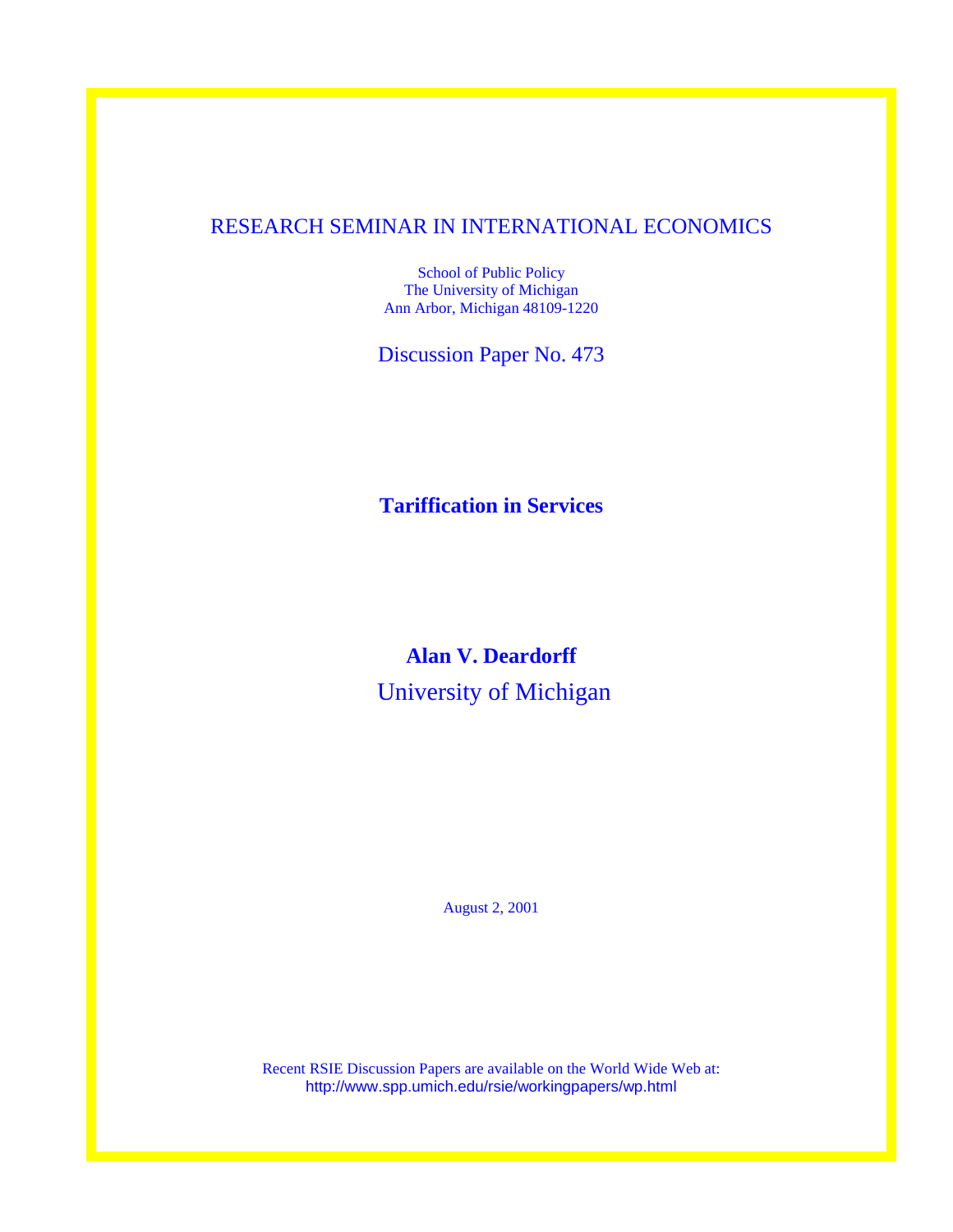#### Alan V. Deardorff

#### **I. Introduction**

The negotiators of the Uruguay Round are to be congratulated for bringing services into the multilateral framework of international trade-policy discipline. This framework, embodied in the WTO, includes trade in services within the General Agreement on Trade in Services (GATS). However, with the benefit of hindsight, it seems to me that they made a serious mistake in the way they designed that framework. Knowing full well that the countries who are members of the WTO would be unwilling to open all services markets fully and immediately, they left it up to the member countries to decide which categories of services would become subject to the discipline of the GATS. But once a country has selected a category of services, the GATS then requires that trade in those services satisfy the requirement of "National Treatment."

The result has been that even the most trade-liberal members of the WTO have accepted this discipline in only a limited number of sectors and modes of supply. Quite naturally, as documented by Hoekman (1996), all countries elected to liberalize only in those service activities where they knew that it would make little difference. These tend to be sectors in which either there is no domestic industry to protect, or in which domestic producers are so clearly dominant that they have no fear of competition from foreign firms. Nor has there been meaningful progress in the years since the WTO went into effect in getting countries to add new service activities to their lists. I will argue (and have argued before—see Deardorff (1994)) that this result was in retrospect inevitable due to the requirement of National Treatment, and that what the GATS should have required instead was only Most Favored Nation (MFN) treatment. To make this meaningful and workable, GATS should have permitted—indeed encouraged—countries to erect new barriers to imports of services that would approximate as closely as possible the tariffs that they continue to have in abundance on imports of goods.

I will call this process the same name "tariffication" that has been used for what was done in the Uruguay Round for trade in agricultural products. There, starting with a plethora of mechanisms to protect domestic farmers that included tariffs as only one among many policies, countries were persuaded to convert all other barriers to tariffs. The object was to find tariffs that would be no higher than previous trade barriers in the levels of protection that they provided and/or their effects on trade. But in fact, this requirement of tariffication equivalence was hardly honored, and the resulting tariffs protected many sectors far more than the previous arrangements. Nonetheless, tariffication in agriculture can be viewed as a success, for the reason that it turned nontariff barriers into a form of policy that could more easily be understood, quantified, and compared across products and countries. The resulting tariffs can now provide a more useful starting point for future negotiations to bring them down. This is the outcome that I am recommending for trade in services.

My specific proposal is as follows:

**Proposal:** The terms of the GATS should be re-negotiated to permit countries to comply if they provide MFN treatment of all foreign service providers, not necessarily National Treatment. That is, they would be free to levy taxes on foreign service providers that are different from, and higher than, any taxes that they apply to domestic providers. These taxes must be nondiscriminatory among foreign service providers, being no higher against providers from one WTO member country than from any other. The taxes may be introduced or increased as an explicit part of the process of bringing a designated service sector under GATS discipline. They may be levied on the entire sales of a foreign service provider within a country, and they may be different for different service products so long as the product definitions themselves do not discriminate among national providers. In cases where "sales" is not an appropriate measure of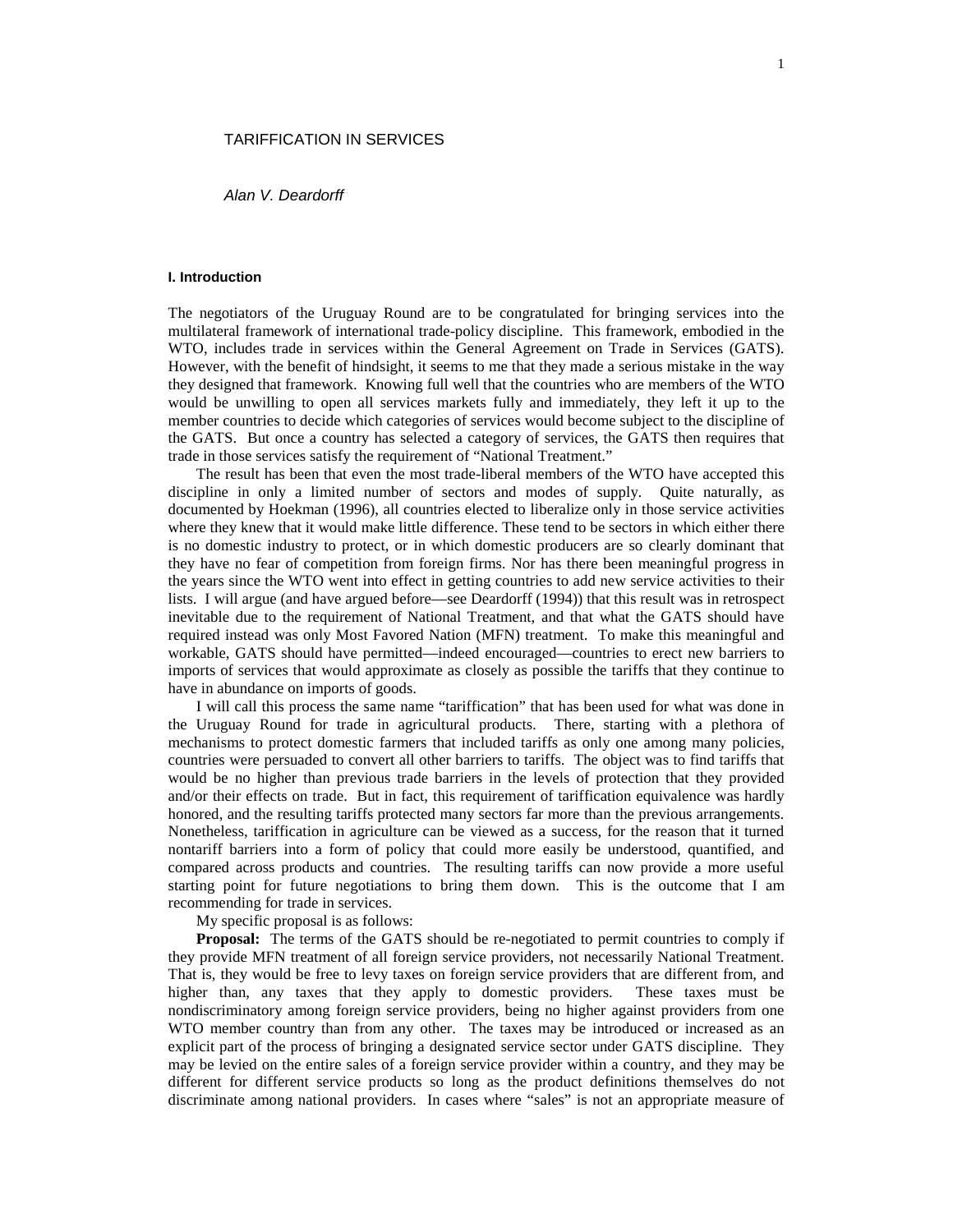service imports, the taxes can be defined on some other basis, so long as, again, that basis does not implicitly discriminate.

That is the full extent of my proposal. However, the real motivation is not mentioned in it, which is to facilitate the reduction of service barriers over time. Once enough countries have followed this procedure, it should become natural for future rounds of trade negotiation to deal with these taxes on foreign service providers—which I will henceforth call "service tariffs" for simplicity—along with their negotiations on reductions of tariffs on goods. I would therefore hope and expect that this change would lead not only to a considerable increase in the number of service sectors brought under the discipline of the GATS, but also that the barriers themselves would then shrink over time, just as tariffs on goods have been negotiated downwards over the past half century.

In the remainder of this chapter, I will elaborate on this proposal in several ways. In section II, I will extend the arguments in its favor a bit beyond what I have said so far. Then in section III, I will examine what it would mean in economic terms for countries to use taxes on foreign service providers. Since services encompass a diverse set of activities, this will require more than one model. I will first examine a model of services that are produced entirely from inputs that originate outside the importing country—what I will call "remote services." Markets for these, it turns out, behave exactly like goods. Second, I will look at what I will call "on site" services, which are ones that require that some inputs be purchased domestically within the importing country.

The concerns in both cases are: (1) is it really feasible to tax foreign service providers; (2) will the effects of such taxation be analogous to the effects of tariffs; and (3) is it true for services, as it is for goods, that limited trade is better than no trade at all for the importing country? The last of these questions is not as critical as it may sound to the case for my proposal, since the real objective is not just to achieve limited trade in services. Rather, even if it were the case (although we shall see that it is not) that restricted trade in services may be worse than no trade at all, I would still favor permitting it to occur. For I believe that having some trade in place, even if severely limited and even if it is welfare worsening, is desirable from the standpoint of ultimately reducing the barriers to trade.

### **II. Arguments for Tariffication of Services**

Much of the case for tariffication of services, like the case for liberalizing trade in services at all, arises from analogy with trade in goods. After all, we have had long experience, under the GATT, with trade in goods and the effects of reducing tariffs. Much of the theoretical case for doing so has been understood since the time of Ricardo. But the practical case has surely been strengthened by the last half century of trade liberalization in developed countries and, eventually, developing countries as well. As economists we have always known that cutting trade barriers was a positive sum game, but also that it was a game with clear losers. We could not know in advance whether the losers from trade liberalization would have their losses accumulate and their opposition grow as liberalization proceeded, ultimately bringing the process to a halt. Indeed, at several times during the last fifty years, it has looked like that might be happening, most obviously in the early 1980s when the strains of trade were exacerbated by recession, debt crises, and exchange appreciation in the United States, and again in recent months as concerns about "globalization" have attracted whole new groups of opponents of free trade. Nonetheless, the overall lesson of these last fifty years seems clearly to be that an ever-larger portion of the world has come to accept that it is better off with freer trade in goods than without, and the GATT-sponsored process for moving in that direction has been broadly successful. Therefore, a premise of much that I will say below is that the GATS should try to achieve, for services, the same sorts of liberalization that the GATT has achieved for goods.

#### National Treatment

From that perspective, it is immediately peculiar that the drafters of the GATS should have enshrined National Treatment, not just as the ultimate goal towards which negotiations should be directed, but as the immediate criterion for compliance. After all, in the context of trade in goods,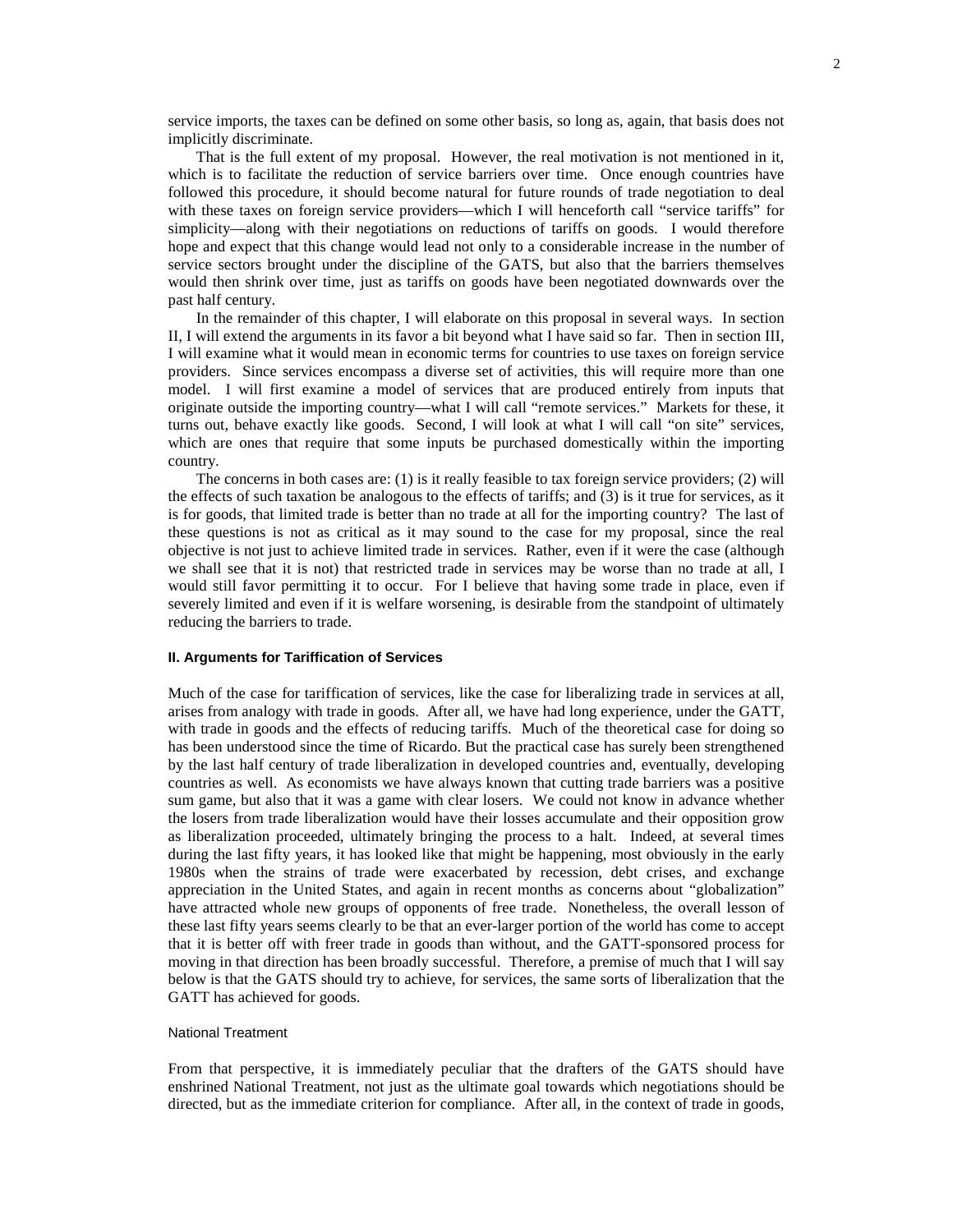National Treatment must mean perfectly free trade. That is, if we treat foreign sellers of goods the same as we treat national sellers, then we will not tax imports at all. And yet, the GATT has *never* required that tariffs be zero on any category of trade, except for trade within a preferential trading arrangement that is actually an exception to the GATT rules, rather than a prototype for them.

Of course, free trade is indeed the goal toward which the entire GATT is presumably dedicated, and the purpose of its tariff bindings, together with the requirement that any tariff reductions be done on an MFN basis, was exactly to ratchet the world economy in the direction of free trade. But no one ever suggested, to my knowledge, that the world move immediately to free trade in goods. Why anyone would then think that free trade in services would be achievable in one step is therefore a mystery to me.

I have heard it suggested that my interpretation of National Treatment here is too restrictive. Perhaps National Treatment was never intended to apply at the border, but only to sellers once they were inside a country. The question would then be, once sellers have brought into a country whatever they need for a transaction, do you from then on treat them the same as all "national" sellers regardless of where they came from? By that definition, imported cars are accorded national treatment, even though they bear a tariff, as long as local dealers are treated the same, and bear equally any additional taxes such as sales taxes, independently of where they or their products originated. By that definition I agree that the GATT did require immediate national treatment for domestic sales (but not imports) of goods in the same way that the GATS now requires it for services.

But that, to me, is beside the point. What is important is that the GATT did permit domestic producers some form of continuing protection from competition with foreign-based producers, and this protection, in the form of tariffs, could be very high. The GATS does not provide for any continuing protection at all, and therefore it is hardly surprising that countries have been reluctant to sign on.

#### Phase-In

One could accept the need to avoid the shock of moving instantly to free trade without accepting the need for erecting a special set of barriers to imports of services, as I am recommending here. After all, negotiated reductions in trade barriers are routinely implemented not all at once but over a gradual phase-in period. Most of the barriers in NAFTA, for example, were scheduled to be eliminated over periods of from five to ten years, and a few were permitted to continue for fifteen. Therefore one might argue that the aims of my proposal could be better achieved by simply permitting the move to National Treatment in services to be accomplished gradually.

There are at least two problems with this, however. First, how do you phase in National Treatment? If foreign service providers are currently simply excluded from the domestic market, how do you permit them to enter while at the same time damping their competitive effects? Entry could be delayed, but that does not make it much less disruptive when it finally happens. Entry could be rationed across firms, allowing in, say, only one per year for a period of time. But selection of the entrants would create discrimination across trading partners, and it would also introduce its own economic distortions across service providers. Finally, entry could be slowed down in a nondiscriminatory way by providing some sort of tax barrier, as I suggest here, and then reducing that tax gradually over time. But that, of course, is just a variant of my own proposal.

The other problem is that any such solution to the phase-in problem retains free trade as the objective that has to be agreed upon to be achieved within a specified time. But as we have seen in goods markets for a great many products, negotiators have not yet accepted any timetable for achieving free trade. While lip service has been given in groups like the forum for Asia Pacific Economic Cooperation (APEC) to achieving free trade within a couple of decades, I doubt that anyone really believes that it will happen. So far, virtually all countries have reserved positive tariffs on many products, and high ones on some, that they have been unwilling to schedule removal of, ever. It seems implausible to me that they would be more forthcoming in markets for services than they have proven themselves to be in markets for goods.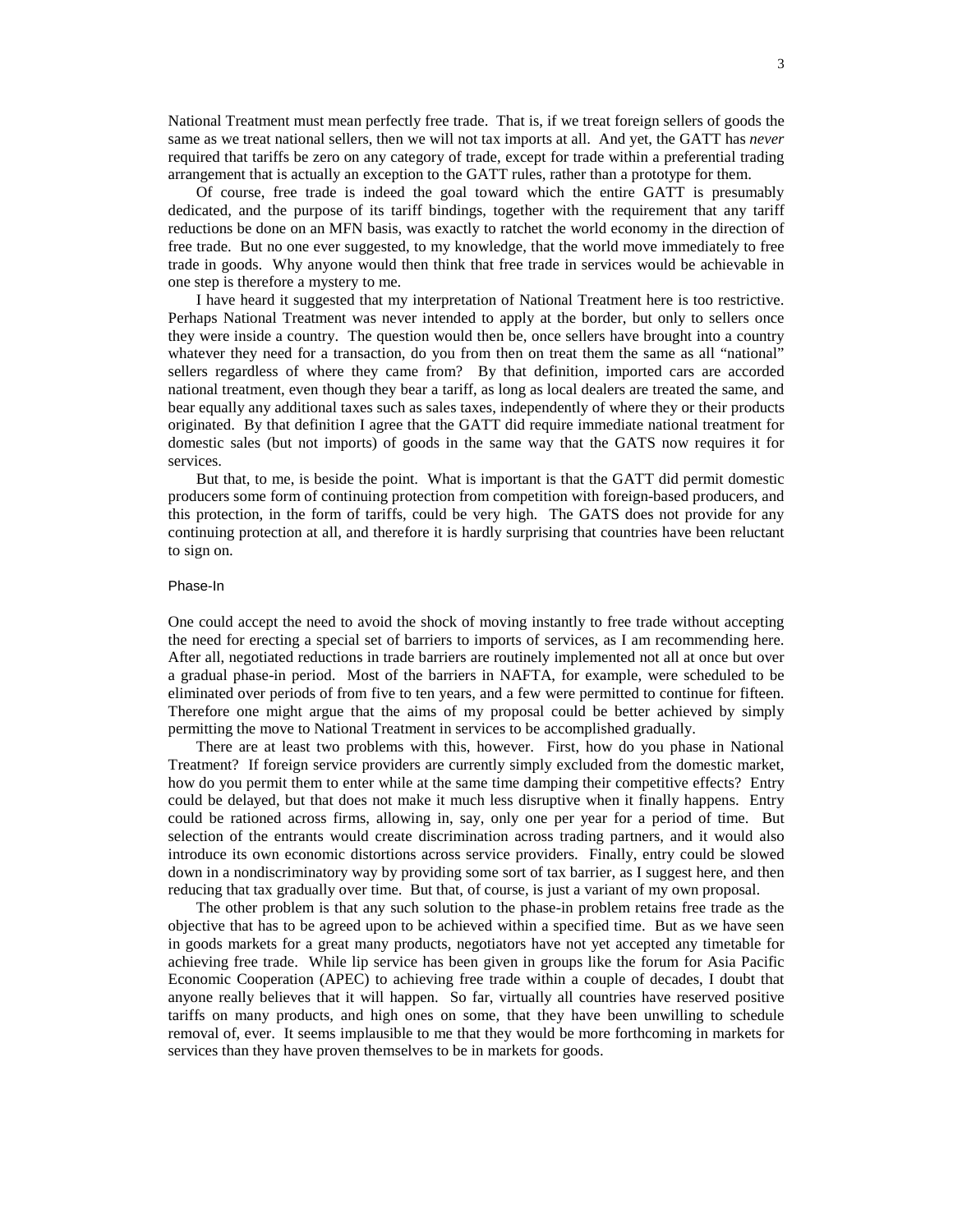#### Policy Flexibility

One major advantage of service tariffication, then, is that it will provide a policy tool that can be used to cushion the disruptive effects of trade liberalization, both when sectors are newly liberalized and also at other times when a surge of competition from foreign providers causes damage domestically. Article XIX of the GATT, the Safeguards Clause, already provides for such a cushion for trade in goods, permitting countries to raise tariffs temporarily when a surge of imports causes injury to domestic firms or workers. To provide such protection in services under the existing rules of GATS would be difficult, since foreign providers operate domestically on an all-or-nothing national-treatment basis. It is hard to see how a surge in sales by a group of suppliers could be responded to, except perhaps by limiting any new ones from establishing or, hardly likely, insisting that some existing ones temporarily shut down.

Tariffication, however, provides a ready-made policy for this purpose. The taxes on foreign service providers can in principle be varied as necessary to achieve a limited amount of protection for domestic sellers. Admittedly, this will be hard on the foreign providers, and even the potential for such variation in the taxes will increase their expected costs and put them at a disadvantage. But this problem is familiar from goods markets, and it is surely less extreme than removing their permission to operate at all.<sup>1</sup>

I therefore recommend, as a corollary to my proposal, that the GATS be amended to include something analogous to Article XIX, once the concept of service tariffs has been put in place to make it feasible.

#### Currency for Negotiations

The hope underlying the GATS today is that, even though few service sectors have been scheduled for coverage by the participants, future negotiations will expand the coverage to additional sectors. This is possible, and perhaps even likely. But the negotiations to bring this about will, under current rules, have to be quite different from the negotiations over goods trade in which the GATT has had a half century of experience. There, negotiations typically have involved reducing (bindings on) existing tariffs. Countries could trade off increased openness of particular domestic markets for increased access to particular foreign markets that were of interest to them, in both cases by reducing tariffs. And even though it has never made all that much economic sense, they could balance their own "concessions" by noting the sizes of the tariff reductions themselves and the amounts of trade that were covered by them. Thus the tariff reductions, weighted by amounts of trade, provided a ready measure of what was exchanged in the negotiation, a currency for negotiations serving as a unit of account.

In services under GATS, we do not now have any such tool. Countries are forced to exchange concessions in a very lumpy form, either opening a category of services completely or not. It is therefore going to be very difficult to secure any kind of balance of concessions, without which the negotiations themselves will be cumbersome.

In goods trade, since every country is likely to have comparative advantage in something and therefore is likely to be an exporter of a number of products, all countries typically have something to gain from negotiations to reduce tariffs. That is, each has a group of export sectors where they want improved market access abroad, and they are willing to give up some import barriers to acquire that. However, because the range of service products is much narrower and the technologies for providing them are less diverse, some countries may perceive that they have no comparative advantage at all in any service sectors. If service negotiations are separated from those in goods, such countries may think they have nothing to gain by liberalizing in services. And if liberalization can only take the extreme form of national treatment, then such separation seems likely.

However, with tariffication, the negotiations in services can more easily be conducted alongside, and in conjunction with, negotiations in goods, exchanging service liberalization for goods liberalization and vice versa. This too should make it that much easier to achieve meaningful liberalization, once the service tariffs are initially put in place. Also, the negotiators themselves will be able to quantify what they have accomplished. They will point first to the sizable reductions in service tariffs that are likely to be possible at the start, when tariffication has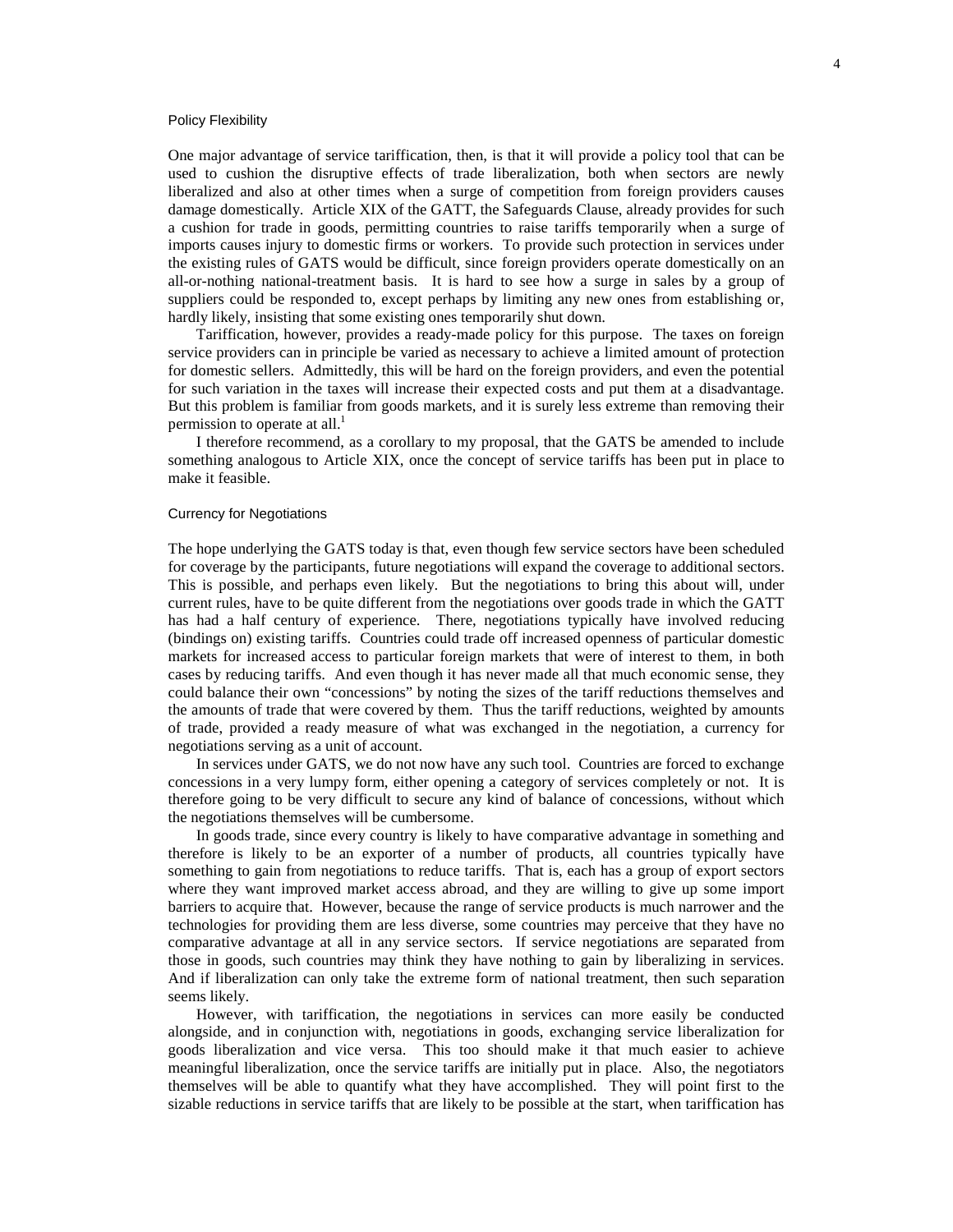placed them at prohibitively high levels. Then later they will point to the further reductions in service tariffs weighted by the volumes of service trade, once a meaningful amount of that is underway.

#### Identifying Foreign Providers

One objection that I have heard to this proposal is that it will be difficult for countries to distinguish foreign service providers from domestic ones in order to know which should be subject to the service tariff. This is not a problem that arises at all for much of trade in goods, since one does not really need to know the national identity of the producer. It is enough that a good crosses a national border in order for it to be subject to a tariff. Of course, in free trade areas like the NAFTA even goods trade is not so simple, and the complications and dangers of rules of origin are not something that one would like to see replicated for trade in services.

However, I do not see that this is a serious problem. Under current rules, those countries that do restrict access to foreign service providers presumably have some way of knowing whom they are keeping out and whom they are letting in. They should be able to apply service tariffs to those previously excluded providers as easily as they can now keep them out of the domestic market.

I would think that it could be left up to the countries themselves to construct their own definitions of foreignness for this purpose, requiring only that their definitions not discriminate across foreign countries and that they not add unnecessarily to the cost of providing the service. As just an example, a foreign service provider might be one whose ownership by domestic residents is less than, say, some set percentage, and this percentage would have to be the same regardless of the foreign nationality, with obvious exceptions for membership in a free trade area or a customs union. National identity for this purpose should *not* depend upon a fraction of domestically sourced inputs, including labor, since doing that would distort input choices in a way that a service tariff is intended to avoid.

#### **III. Analysis of Service Tariffs**

Is it really possible to levy tariffs on services? And if so, what effects will they have? Definitive answers to these questions will have to wait for countries actually to attempt to implement such policies, once given the idea and the opportunity. I have little doubt that if governments are permitted to tax a category of foreign firms they will find a way to do it, so my problem is really only to anticipate what might be done and its effects.

For that purpose I will work theoretically through two types of internationally traded services to examine in conceptual terms how these services might be taxed and what effects these taxes might have. In each case, I will not address the problem alluded to above of defining which providers are foreign and which domestic, assuming that this has already been solved.

#### Standard Remote Services

I start with what I think is the simplest form of internationally traded service, what I will call "remote" services. These are services produced by a foreign firm that uses only foreign inputs (presumably located or based in its home country, although that is not important for the analysis) to provide a product that is purchased by domestic residents (or firms). Being a service, the output takes the form of effecting some sort of change in the purchaser or in their property or environs, and it does not take a physical form that can necessarily be observed crossing the border into the importing country. Effecting the service internationally surely requires the use of some international medium of communication or transportation, just as trade in goods must require transportation, but I will ignore that complication just as we often ignore transportation in analyzing trade in goods.

Several examples of this type of service come to mind. Close to home, a professional consultant may provide services for clients in another country, conveying advice by mail, telephone, or internet. Or they may travel in person to the buying country for a brief visit during which they present their work, as many are doing at this conference. Professionals in all sorts of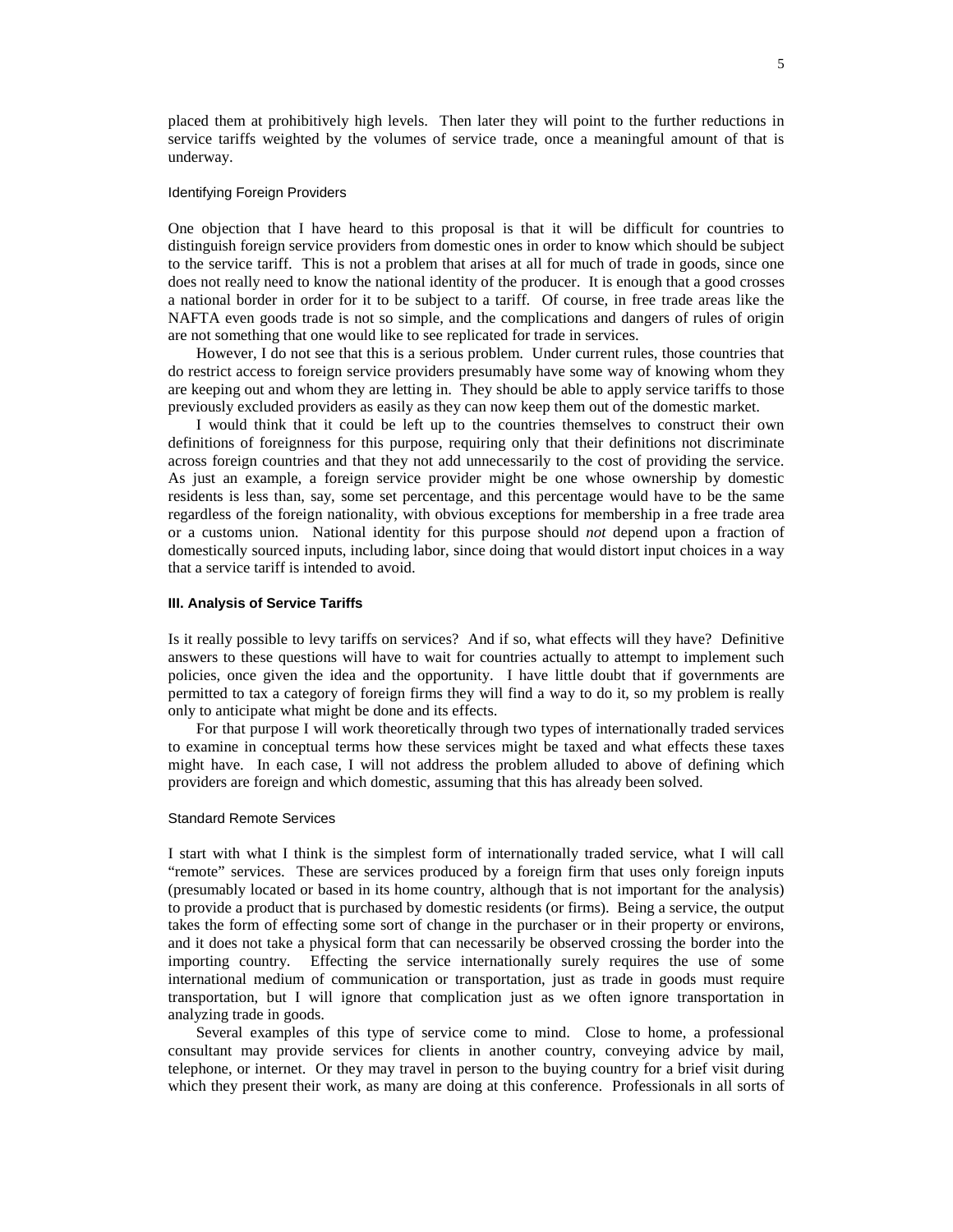fields could market their expertise abroad in this way, including medical services, legal services, accounting services, architectural services, and so forth.

Insurance services could equally well be provided in this way, with only the small complication that additional international communication may be necessary to verify a claim and provide benefits. But here too, it may be unnecessary for the insurance company to employ any inputs in the importing country, although it may wish to do so in order to provide better service or to help it find customers. In the latter case, it would fit into my next category of "on-site" services below.

Of the services that I will consider in this paper, remote services differ the least from traded goods. Since the inputs to their production come entirely from outside the importing country, it is just as though they were produced in a factory abroad and transported in. And while it may not be possible to monitor their entry into the country, their value and quantity as an import are likely to be well defined, and comparatively easy to tax. Thus a service tariff in this case is just a tax on the quantity of the service sold. It could even be a specific tariff, since the unit of output of the service is likely to be well defined as well, but it could also be *ad valorem*. That is, the service tariff may collect for the importing country government some set percentage of the market value of the service, and therefore of the revenue from selling it in the domestic market.

Being so similar to a tariff, it is not surprising that the effects of such a tax on a remote service will be identical to the effects of a tariff as well. It seems unnecessary to go through all possible analytics here, but the reader can easily picture the usual cases of supply and demand for a traded service that is either homogeneous or differentiated, and that is imported into a country that is either small or large. The usual results obtain for the tariff compared to free trade: The service tariff will increase the price of the service in the domestic market, both imported and domestically produced, benefiting domestic suppliers, hurting domestic demanders, and lowering the world price if the importing country is large. If the tariff is large enough, it may eliminate imports of the remote service entirely, especially if the service is homogeneous. The net welfare effects are also the usual: A small importing country suffers a net loss of welfare from a tariff, its demanders losing more than its suppliers and its government together gain, but a large country may gain from the terms-of-trade effects of a tariff, and a large country must gain if the tariff is not too large.

More to the point here, however, is another standard result from partial equilibrium tariff analysis: that if any trade occurs in the presence of a tariff, then the importing country is better off (net) than if it did not import at all. This result—that some trade is better than no trade—seems particularly important here, since I am arguing in favor of tariffs on services, not as an alternative to free trade which I regard as unattainable, but as an alternative to the current GATS under which the alternative is often no trade at all. Therefore I illustrate the move from no trade (or a prohibitive tariff) to tariff-encumbered trade in figure 1.

The case shown is a remote service that is differentiated from the domestically produced service of the same industry, with supplies of both services to domestic buyers being upward sloping. The panel on the left shows supply and demand for the domestically produced service, with demand depending on both its own price,  $p<sub>D</sub>$ , and the price of the imported service,  $p<sub>M</sub>$ , the level of which is fixed at some  $p_M^0$  for the initial position (the solid curve) of the demand curve. The panel on the right shows the market for the imported service, with price  $p<sub>M</sub>$  and quantity  $q<sub>M</sub>$ . Demand for it too depends on both prices, with the position of the demand curve dependent on the intial price of the domestically produced service,  $p_D^0$ . Both the demand curve and the supply curve for the imported service are shown with finite vertical intercepts, at  $\tilde{p}_M$  and  $p_M^W$ respectively, so that imports can be eliminated without their shadow price becoming infinite. The intercept of the supply curve, as the notation suggests, can be thought of as being determined in the world market, and if the importing country is small relative to that, the supply curve could be horizontal at  $p_M^W$ . However, I allow for the more general case of a large importing country, which must pay a higher price the more it imports.

The initial equilibrium, with solid lines in both panels, reflects exactly such a no-trade situation, perhaps because imports of the service are simply prohibited or perhaps because a tariff on the imported service already exists at a rate higher than the difference between  $\tilde{p}_M$  and  $p_M^W$ .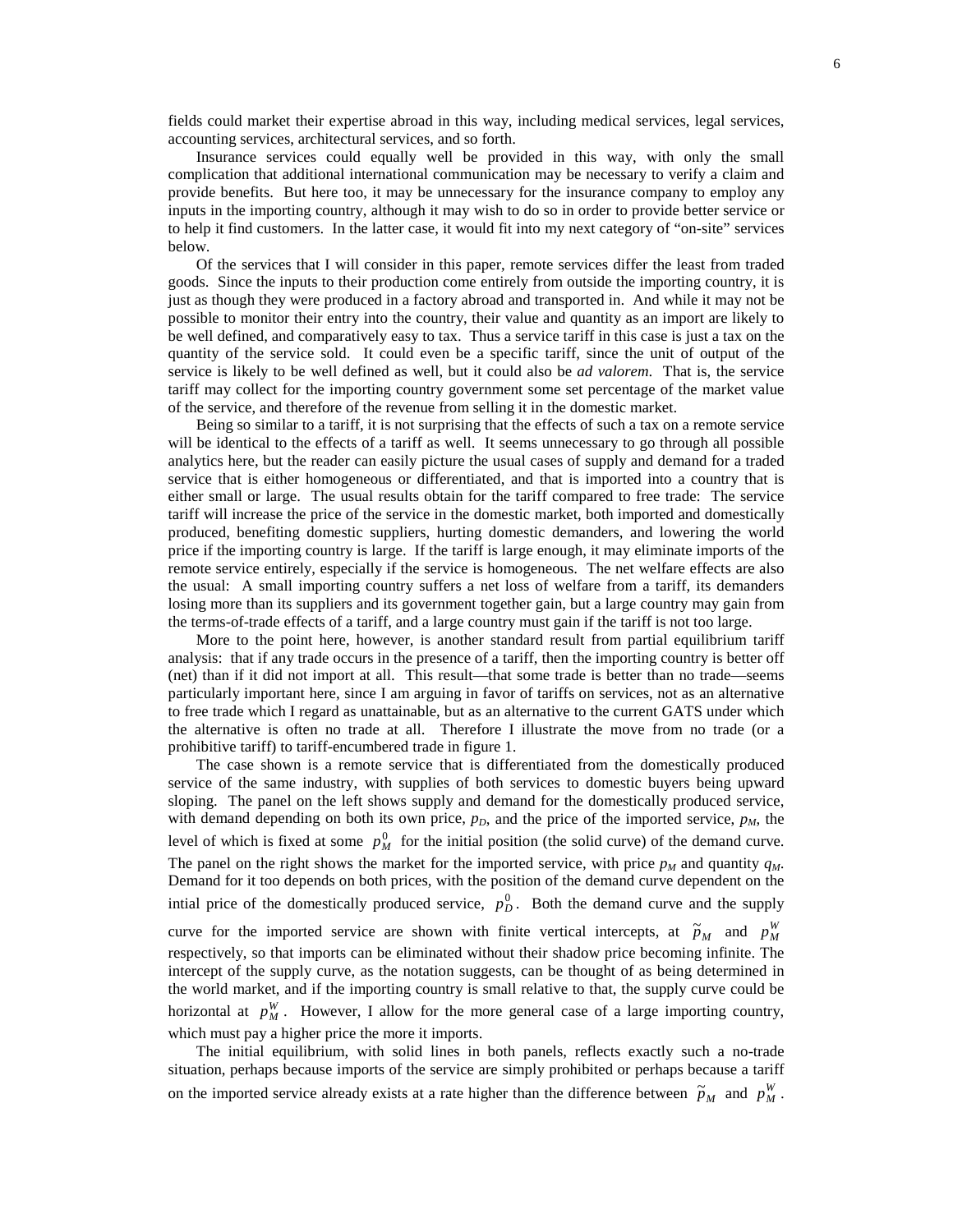Therefore the shadow price of the imported service is  $p_M^0 = \tilde{p}_M$ , which determines the position of the demand curve in the market for the domestically produced service. That, together with its supply curve, determines its equilibrium price as  $p_D^0$ , and this then determines the position of the demand curve for the imported service. Clearly, the two equilibria must be simultaneously determined, and the figure merely illustrates what is the solution to a system of simultaneous equations.

Now suppose that imports are permitted, with a positive tariff, or tax, that is too small to eliminate them entirely. The resulting equilibrium is shown by the dashed lines in figure 1, which are again the outcome of a simultaneous system. By lowering the tariff below  $\tilde{p}_M - p_M^W$ , the price of the imported service is reduced ultimately to  $p_M^1$ . That fall in price shifts the demand curve for the domestically produced service down to  $D_D(p_D, p_M^1)$  which reduces the equilibrium price of the domestically produced service to  $p_D^1$ . That fall in price likewise causes the demand curve for the imported service also to shift downward, to  $D_M$  ( $p_M$ ,  $p_D^1$ ). The size of the tariff itself that will cause all this to happen is shown as *t*, the vertical distance of  $p_M^1$  above the supply curve, with the quantity of the imported service equaling  $q_M^1$ .

The welfare effects of this service trade, compared to its prohibition, can be read from the usual producer and consumer surplus areas on the two panels. Domestic service suppliers lose area  $a+b$  from the drop in price, while domestic service demanders gain  $a+b+c$ . In the market for the imported service, these same demanders, when they substitute toward the cheaper imported service, gain area  $d$ , while their government collects tariff revenue of  $e^2$ . Thus the importing country as a whole benefits by the combined amounts *c+d+e*.

In this case of an upward sloping foreign supply of imported services, there is also a gain to the foreign suppliers, area *f*. This would of course be zero if the home country were too small to affect the price of its imports. Note that while the size of the country may mean that a reduction in a nonprohibitive tariff may lower national welfare, this terms of trade effect cannot hurt the country if it is starting from no trade at all. That is why some trade is better than no trade even for a large country.

#### Standard On-Site Services

My second category of services is one in which it is necessary for the service provider to have an ongoing presence on or near the site where the service will be provided, so that at least some inputs must be purchased within the importing country's market.<sup>3</sup> The significance of this is twofold. First, by taxing the sales of the imported service with our so-called service tariff, we are no longer really taxing only imported value added. Therefore, the analogy with a goods tariff breaks down slightly, and a distinct analysis is required.

Second, since production of the imported service requires domestic inputs from within the importing country, anything that changes trade, including the service tariff, will affect the domestic market for those inputs. This too could alter the analytical implications of the tariff.

Before proceeding with the analysis, note that this kind of service is much more common than the remote service examined above. Indeed, most international service providers will require some sort of establishment within the importing country from which to operate. In most cases this establishment will make use of at least some domestic labor, in addition to local land and perhaps local capital. Of course, being an imported service will mean that at least some of the inputs also come from abroad, even if only the technology or the brand identity, but also there is often some "headquarter services" as well, provided by the home office. And many imported services use imported intermediate physical inputs as well.

Thus we may think of on-site services as including restaurant and hotel chains such as McDonalds and Hilton, retailers such as Toys R Us and Walmart, and international construction firms such as Bechtel. Many financial firms also fit this mold, as do transportation companies, at least if they are primarily providing transportation within the importing country.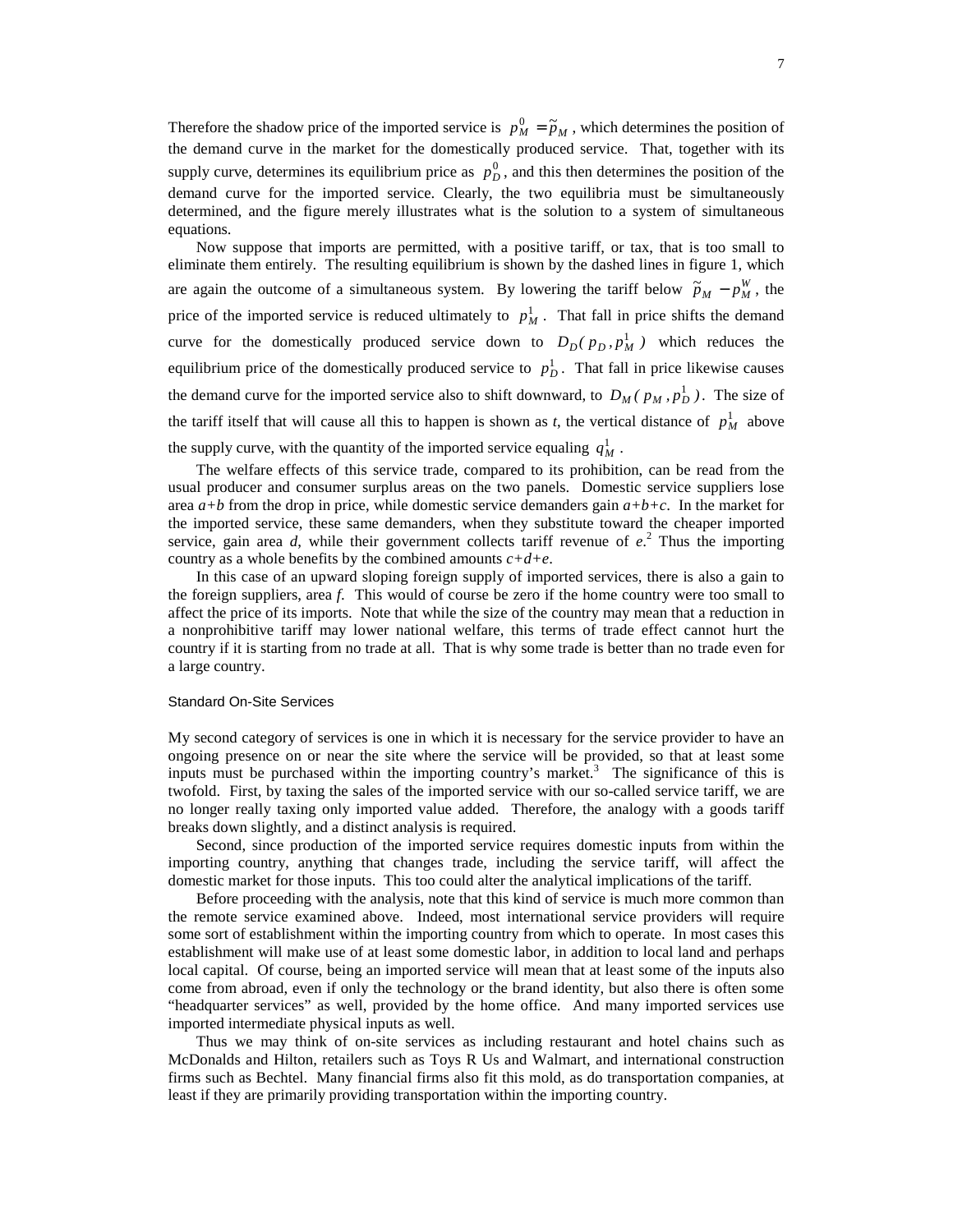Turning to the analysis, figure 2 extends figure 1 to include interaction with an input market in the domestic (importing) country. This could be any input, but I call it labor, with its price being a wage, *w*. The top two panels show the same markets for domestically produced and imported services as before, except that the supply curve for the imported service now depends also on the wage in the input market. The figure also includes a lower panel showing the market for labor, with a supply of labor and a demand that depend on the quantity of the imported service being provided,  $q_M$ . The initial position of the labor demand curve corresponds to zero imported service supply, since we start as before with no trade in the service. When imports of the service are then permitted, the price of the service falls as before, shifting demand for the domestically produced service downward, and the quantity of the imported service rises, shifting up the demand for labor. The resulting fall in the price of the domestically produced service then shifts the demand for the imported service down as before, and now also the resulting rise in the wage shifts up the supply of the imported service, so that both curves shift in the imported service market to the dashed positions shown.

The effects of tariff-encumbered imports of services are then the same as before, with the addition of an effect on the domestic input market, in this case labor. The price of the input rises, expanding its supply and benefiting its suppliers. The welfare effects are also the same as before, with the addition of the benefit to input suppliers that appears as area *g+h* in the input market, and a loss to other demanders of the same input given by area *g*. Since these two net to a benefit *h*, we can be sure once again that the move from no trade in the service to tariff-encumbered trade is beneficial for the domestic economy as a whole.

#### **IV. Conclusion**

In this chapter, I have laid out the case, as I see it, for tariffication of services. I argue that the prospects for achieving significant liberalization of the international provision of services will be greatly improved if something like this proposal is followed. By amending the GATS to permit countries to tax foreign providers of services in a manner that is roughly analogous to tariffs on imported goods, countries will be encouraged to bring most categories of services under GATS discipline. Of course, that discipline will be much weakened by doing this, since the taxes may be set so high that little if any trade will occur. However, once this is done, it will become possible for countries to negotiate reductions in these service tariffs in exactly the same way that they have done for goods over the last fifty years. Considering the amount of time that it has taken to achieve significant liberalization of trade in goods, we should not expect to achieve it in services any time soon. However, by starting the process with tariffication, we place services upon the same well-traveled road that has been followed before, and we can be more confident that the future negotiating process will take us where we want to go, even if we cannot know how soon we will get there.

#### **Notes**

 $<sup>1</sup>$  A case for safeguards protection is provided in Deardorff (1987).</sup>

<sup>&</sup>lt;sup>2</sup> These effects on demanders can best be seen by breaking the changes into two parts, first reducing  $p<sub>D</sub>$  while holding  $p_M$  constant, and then reducing  $p_M$  while holding  $p_D$  constant. In the first step, demanders gain  $a+b+c$ , while the demand curve for imports shifts down without affecting welfare there. In the second step, demanders gain consumer surplus *d* from the fall in price along the new demand curve for imports, while the demand curve in the domestic market shifts down without any further change in welfare there.

 $3$  Actually, it is the use of local inputs, not the ongoing presence, that is distinctive here, but I could not think of a term to describe this case that emphasized only that.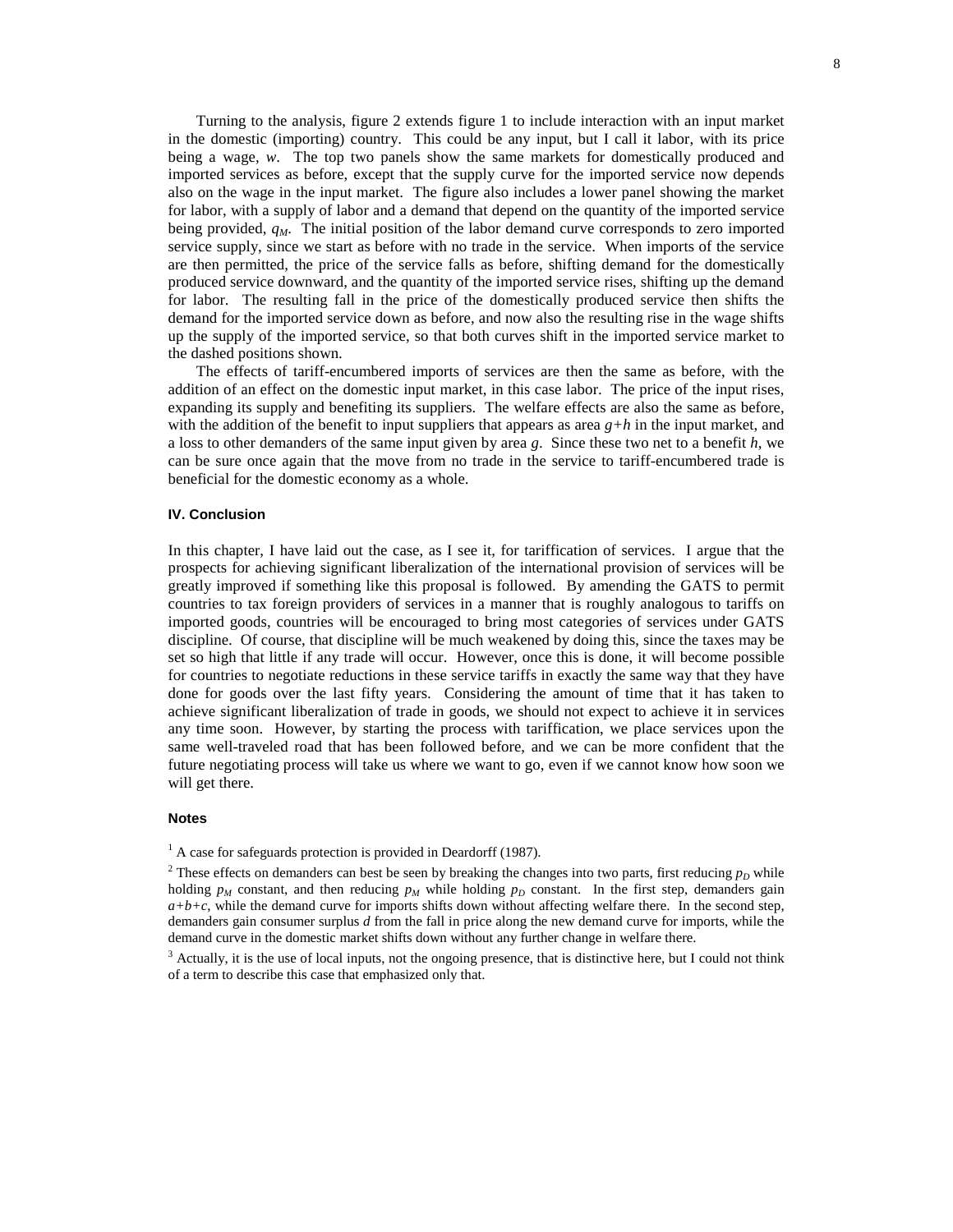#### **References**

- Deardorff, Alan V. 1987 "Safeguards Policy and the Conservative Social Welfare Function," in H. Kierzkowski, ed., *Protection and Competition in International Trade*, Blackwell.
- Deardorff, Alan V. 1994 "Market Access," in OECD, *The New World Trading System: Readings*, Paris: Organisation for Economic Cooperation and Development, 57-63.
- Hoekman, Bernard 1996 "Assessing the General Agreement on Trade in Services," in Will Martin and L. Alan Winters, eds., *The Uruguay Round and the Developing Countries*, Cambridge, U.K.: Cambridge University Press.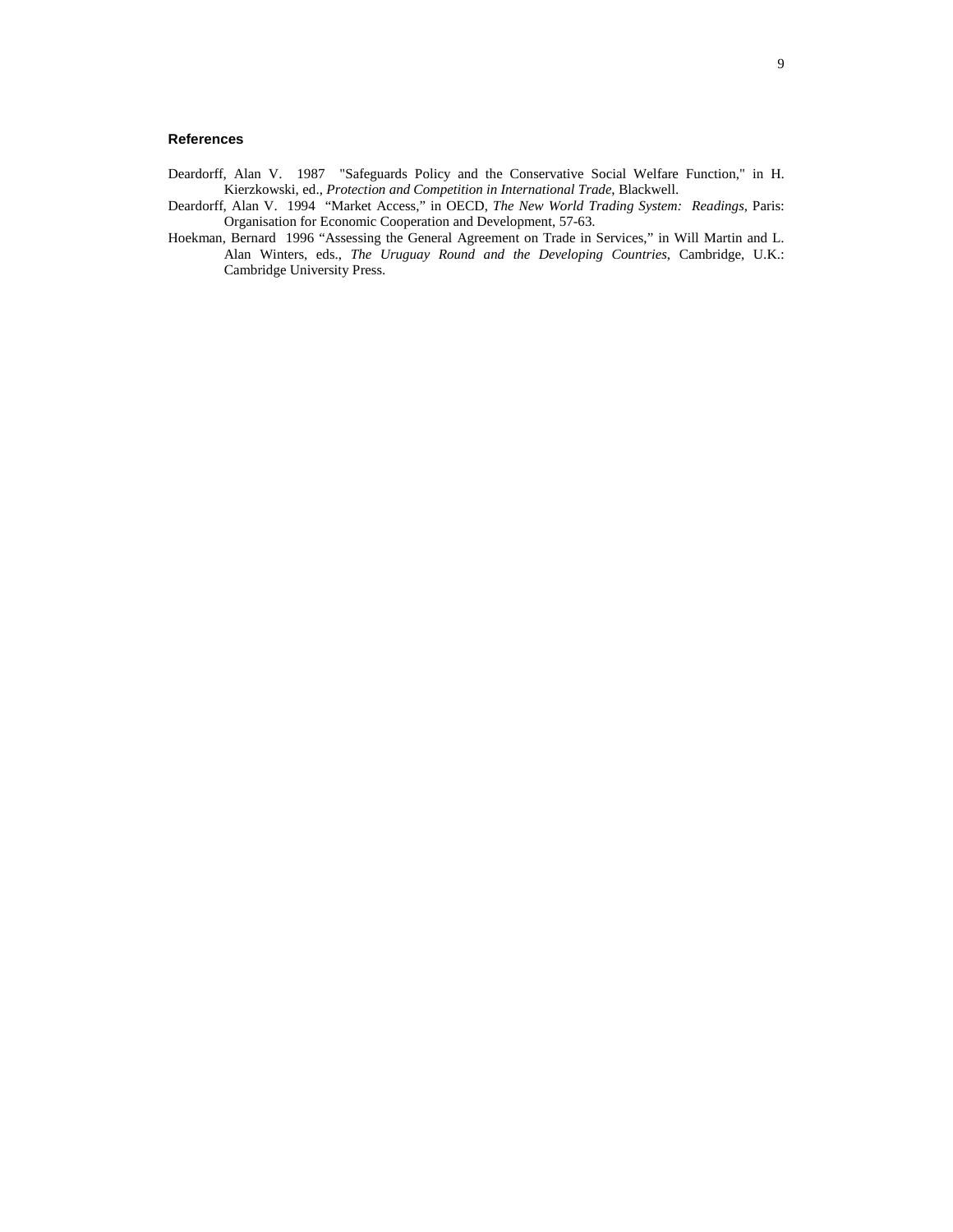

## **Figure 1. From No Trade to a "Tariff" on a Remote Service**